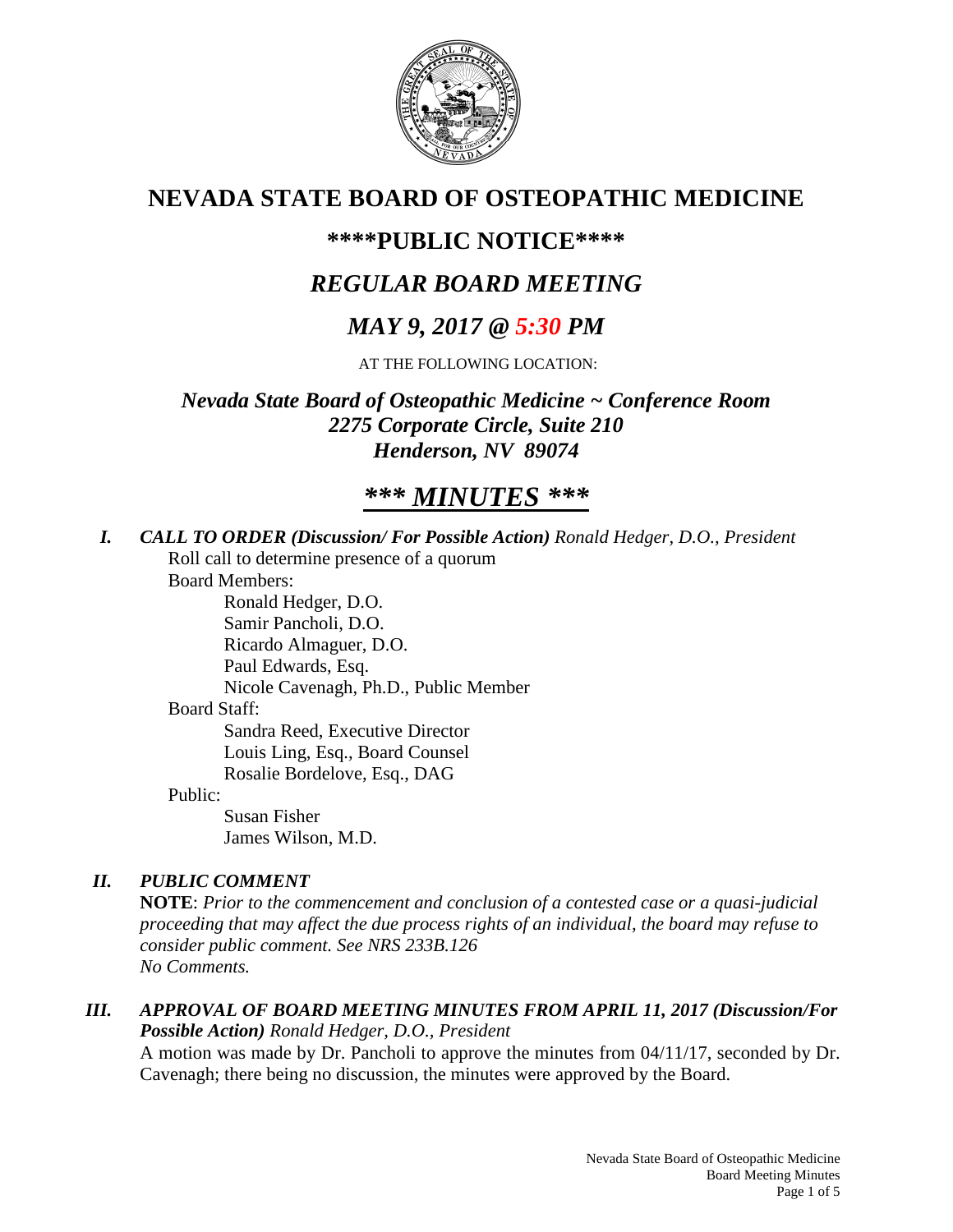## *IV. CONSENT AGENDA TO GRANT LICENSURE FOR OSTEOPATHIC PHYSICIANS & PHYSICIAN ASSISTANTS (Discussion/ For Possible Action) Ronald Hedger, D.O., President*

Under this item the Board may consider the recommendations of the Executive Director and/or President to grant licensure to the below listed applicants. The Board may remove any applicant's name from the consent motion, but may not discuss the contents of the application for licensure without the applicant present following proper notice pursuant to the open meeting law.

Consent agenda to grant FULL LICENSURE to the following applicants:

#### **Osteopathic Physician Name Specialty**

Pablo Angulo, D.O. Pediatrics Daniel Cooper, D.O. Family Medicine Richard Maier, D.O. Emergency Medicine David Renton, D.O. **Family Medicine** Lindsay Sanders, D.O. Nephrology Nancy Yan, D.O. Psychiatry

Carrie Dardine, PA-C Leo Capobianco, D.O. Eric Fergen, PA-C Richard Curren, D.O.

#### **Special Licenses NRS.633.411**: **Location**

Shalease Adams, D.O. Nellis AFB Matthew Albright, D.O. Valley Family Medicine Daniel Bemporad, D.O. UNLVSOM Psychiatry LV Alexandra Betcher, D.O. Valley Neurology Megan Cook, D.O. Nellis AFB Rommel De Vera, D.O. Valley Family Medicine Jared Eames, D.O. Nellis AFB Adam Eudy, D.O. Valley Orthopedic Surgery Mandeep Gill, D.O. Valley Family Medicine Hamza Gohar, D.O. Valley Internal Medicine Michael Groshner, D.O. Valley Internal Medicine Lucas Hansen, D.O. UNRSOM Psychiatry Reno Chris Harasym, D.O. Valley Orthopedic Surgery Toni Hodges-Wills, D.O. Mountain View OB/GYN Christopher Hong, D.O. UNLVSOM Psychiatry LV Devin P. Kearns, D.O. Nellis AFB Harris Khawaja, D.O. UNLVSOM Pediatrics Khuong Lam, D.O. Valley Internal Medicine Seth Leavitt, D.O. Nellis AFB Justin Leeka, D.O. Valley Family Medicine Marja-Liisa Magnuson, D.O. UNRSOM Family Medicine

### **Physician Assistant Supervising Physician**

Kristina Nguyen, PA-C None - Active Not-Working

Aman Bassin, D.O. UNRSOM – Internal Medicine Eric Brunk, D.O. UNLVSOM General Surgery Warren Carll, D.O. **UNLVSOM Family Medicine** Dominic DiPrinzio, D.O. UNLVSOM Emergency Medicine Garren Giles, D.O. UNLVSOM Emergency Medicine Aaron Johnson, D.O. UNLVSOM General Surgery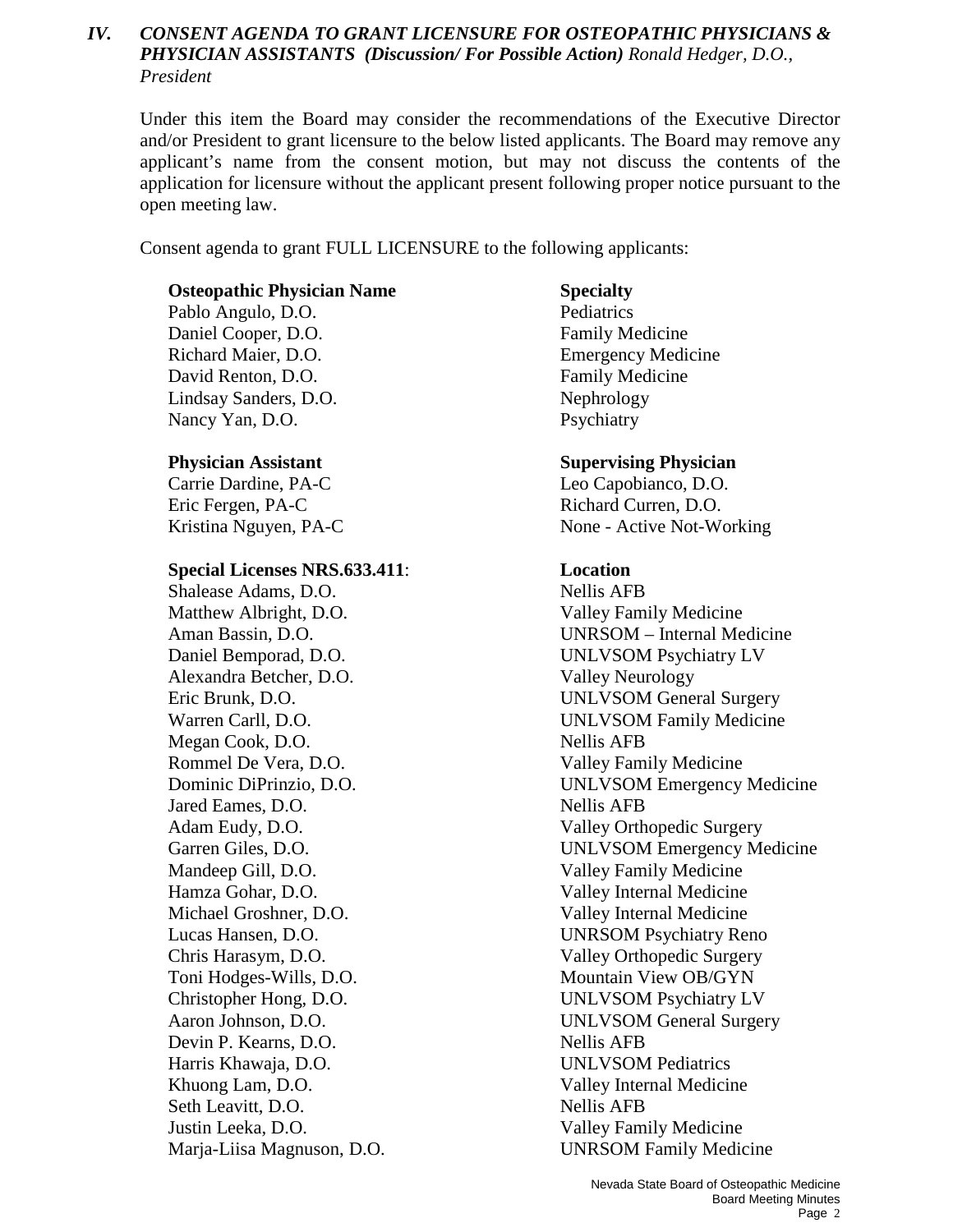Jordan Martinez, D.O. UNLVSOM Pediatrics Amber McDonald, D.O. Valley Internal Medicine Priya Nileshwar, D.O. Valley Internal Medicine Jeremy Oh, D.O. Valley Internal Medicine Olivia Orteza, D.O. Valley Family Medicine Broc Parker, D.O. Nellis AFB Kristyn Perry, D.O. Valley Internal Medicine Evan Schlager, D.O. Valley Internal Medicine Adena Shahinian, D.O. Valley Neurology Melany Shearrer, D.O. Nellis AFB Stephen Smith, D.O. UNLVSOM Pediatrics Sidra Tahseen, D.O. Valley Internal Medicine Phuc Tran, D.O. Valley Internal Medicine Denise Veloria, D.O. Mountain View OB/GYN Svetlana Villano, D.O. Valley Internal Medicine Jennifer Wong, D.O. Mountain View OB/GYN Wen Yuan Yu, D.O. UNLVSOM IM LV

Mussie Mahderekal, D.O. Mountain View Internal Medicine Patrick McNerney, D.O. UNRSOM Internal Medicine Reno Danny Nguyen, D.O. UNLVSOM Internal Medicine LV Chau Pham, D.O. UNLVSOM Psychiatry LV Fernando Ramirez, D.O. Mountain View Internal Medicine Tritia Schostak, D.O. Mountain View Internal Medicine Swetha Sirisinahal, D.O. UNRSOM Psychiatry Reno Scott Sweeny, D.O. UNLVSOM Emergency Medicine Joshua Tartakoff, D.O. UNRSOM Family Medicine Chad Vaccarelli, D.O. UNRSOM Family Medicine Lin Wang, D.O. Mountain View Internal Medicine Sean Williams, D.O. UNLVSOM – Emergency Medicine

Dr. Cavenagh motioned to approve full licensure for the licensee applicants, and seconded by Dr. Pancholi; there being no discussion, the Board approved granting full licensure.

## *V. DISCUSSION/UPDATES/ACTION 2017 LEGISLATION regarding any bills as may require the Board's review, discussion, or potential position, (Discussion/For Possible Action), Ronald Hedger, D.O., President*

Susan Fisher, Board lobbyist, summarized a couple of bills of interest. Ms. Fisher stated that she was attempting to get the amendment to the state's interstate license compact statute added to the Assembly bill AB339, to ensure that language complies with FBI's requirements that the results of background checks cannot be shared with other compact member states. We were told by the Board of Medical Examiners (BME)--who wrote the amendment for AB339--that the amendment language would include the Board of Osteopathic Medicine (BOM) to ensure we met the requirements of the FBI; however, the language for the BOM was not included. We were not notified of this until the bill passed out of the Assembly. However, we are now working with the Governor's staff and the leader of the Legislative Counsel Bureau to include the BOM language to tag on to SB69, since it was "germane" to the language of that bill. The ultimate goal is to ensure that both the BOM and BME have unified language regarding background check policies.

Dr. Hedger asked about the status of SB210, regarding Anesthesiologists Assistants. Ms. Fisher stated that Dr. DiMuro expressed to her that he was disappointed that the BOM was opposed to the bill. He added that the Governor supports the bill. Dr. DiMuro wanted Ms.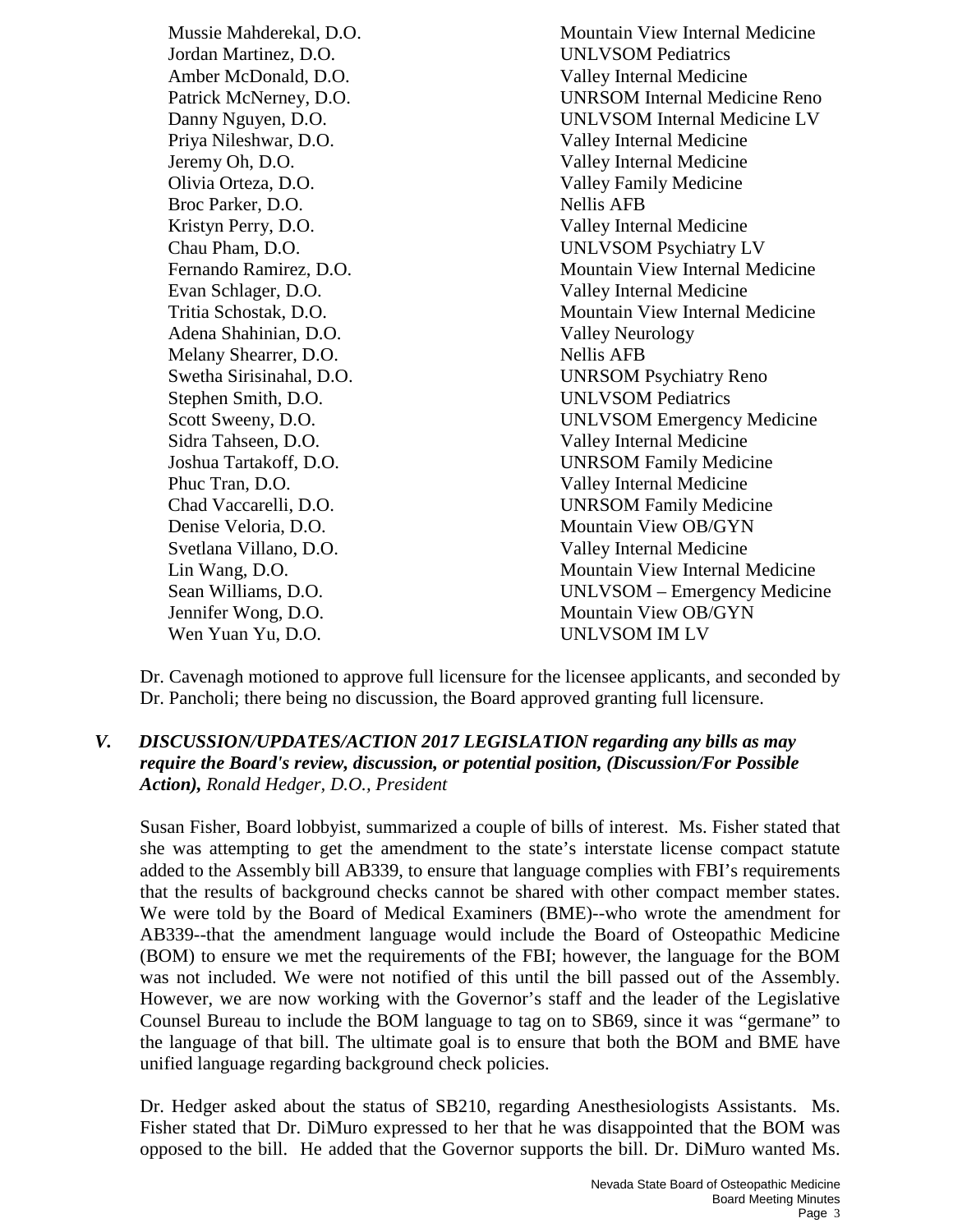Fisher to inform the Board that it is not in their best interest to oppose the bill, since it may impact the practices for anesthesiologists in this State. He added that the Board may regret the opposition in several years.

### *VI. DISCUSSION/ACTION REGARDING PROPOSAL FOR INDEPENDENT CONTRACT FOR LEGAL SERVICES FOR LOUIS LING (Discussion/For Possible Action), Ronald Hedger, D.O., President*

Louis Ling, Board counsel, stated that AB328 would likely pass. The bill requires Board attorneys be full-time employees, or as independent contractors. Mr. Ling introduced a proposal for an independent contract. Mr. Ling requested the Board to approve to the independent contract. If the bill does not pass, the contract would be voided and Mr. Ling would continue as a part-time employee. It was important for the contract proposal needed to be addressed at this meeting to avoid a gap of attorney representation for the Board, since the effective date of the bill would be July 1. The two-year contract totals \$48,000, and does not need to be approved by the State Board of Examiners. Ms. Fisher added that AB328 has been referred to Assembly Ways and Means Committee; and, has not yet left Assembly. The bill originally had a fiscal note required, but has been updated to read zero. Ms. Fisher said she will meet with the Chairman of the Assembly Ways and Means Committee on May 10 to inquire the status of the bill. Dr. Hedger asked if the Board needed to obtain additional proposals to comply with a multi-bid process. Mr. Ling stated that certain professional services' contracts do not require the Boards to get multiple contract bids. Dr. Hedger motioned to approve the proposal from Louis Ling; seconded by Dr. Almaguer, and approved by the Board.

### *VII. PRESENTATION BY JAMES M. WILSON, V., M.D., FAAP, ON ANTIMICROBIAL STEWARDSHIP IN NEVADA (Discussion) Ronald Hedger, D.O., President*

Dr. Wilson explained the need for antimicrobial stewardship due to the overuse antibiotics to fight simple illnesses, resulting in their possible ineffectiveness for more crucial illnesses. He emphasized the need to adjust the prescribing and use for antibiotics, such as Cipro.

# *VIII. EXECUTIVE DIRECTOR'S REPORT*

- a. Financial-Compilation Statement
- b. Licensing
- c. Interstate Medical Licensure Compact update. There are currently 19 state members of the compact, and several additional states applying for membership. The Commissioners will meet in St. Paul on May 22, 2017.

## *IX. LEGAL REPORT (Discussion/Action) by Louis Ling, Board Counsel and/or Rosalie Bordelove, Deputy Attorney General*

Mr. Ling stated that the Dr. Marian Orr case was dismissed in District Court. The attorney fees and costs have been filed. Dr. Orr has 30 days to appeal.

- *X. ITEMS FOR FUTURE DISCUSSION/ACTION/UPCOMING AGENDA*  No Comments.
- *XI. PRESIDENT'S REPORT on Board Business, Ronald Hedger, D.O., President* Dr. Hedger stated that he and Sandy Reed, ED, attended the FSMB meeting in April 2017.

# *XII. PUBLIC COMMENT*

No Comments.

Dr. Hedger motioned to adjourn the meeting, seconded by Dr. Cavenagh, and approved by the Board.